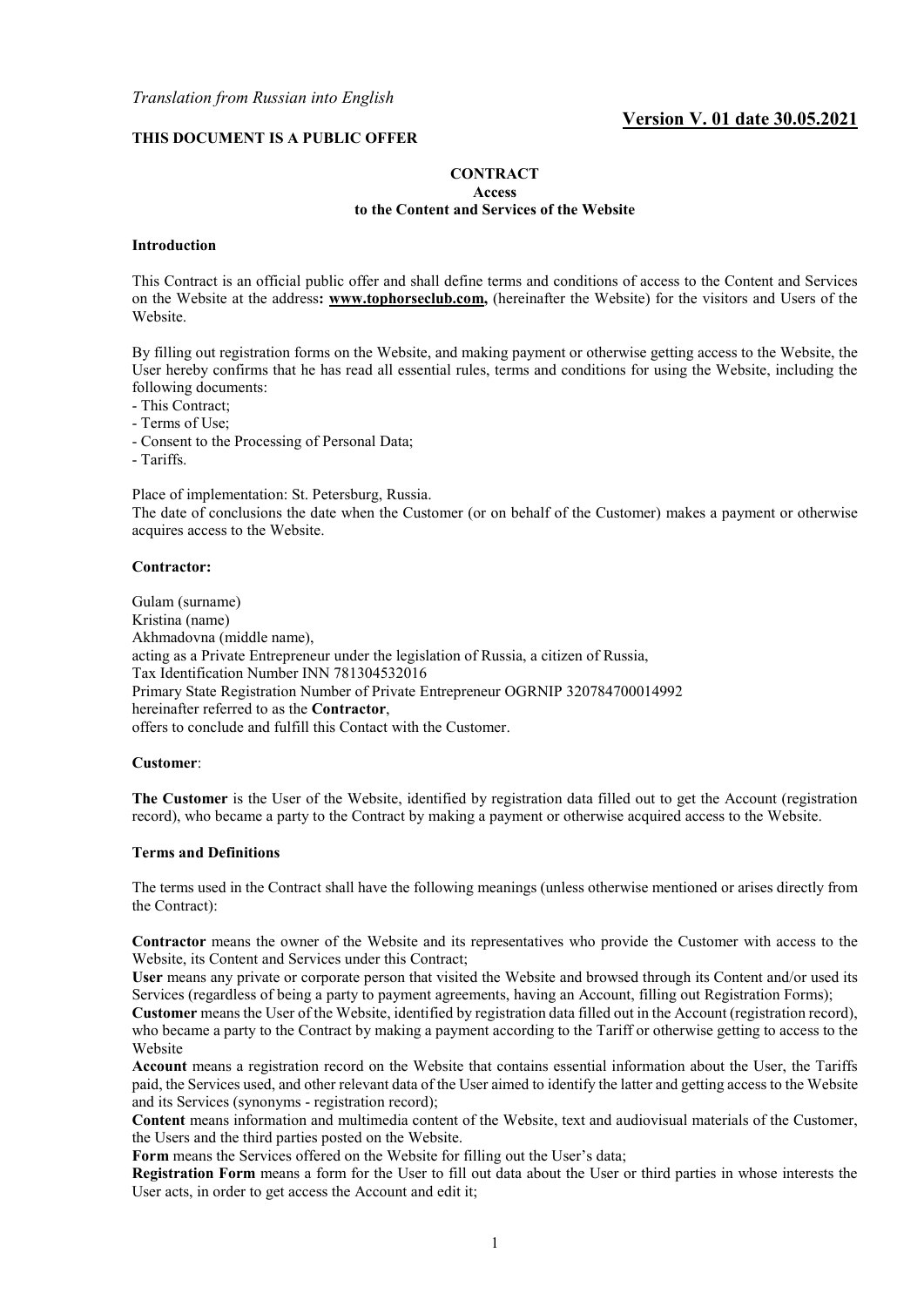**Service** means a package of electronic services, as well as terms and conditions of the services' delivery that the User can get to use the Website and its Content;

**Subscription** means a fee-based access to the Website, Services, Content provided by the Contractor to the Customer upon selection of the latter (or by another way of purchasing access) according to the Tariffs during the purchased period of time.

**Tariff** means the price for a package of Services along with terms and conditions of a fee-based access to the Website selected by the Customer.

**Website** means a data and services resource of the Contractor located at the address: **www.tophorseclub.com**, consistent of a combination of Content, Services and utilities to operate the Website.

## **1. Subject of the Contract**

1.1. The Customer shall pay or otherwise purchase, and the Contractor shall provide access to the Website, its Content and Services, in accordance with the Tariff purchased.

1.2. Payment or other purchase of access to the Website shall mean that the Customer has fully agreed with the terms and conditions of the Contract (accepted the public offer). Partial acceptance or counter-offers are not allowed.

1.3. The terms of payment, cost, period of access to the Website, specifications of the Content and Services provided shall be determined by the Tariff selected by the Customer. Basic terms and conditions of the Tariffs may be learned from the Website before the Tariff selection, full terms and conditions shall be determined by the Contract and its annexes.

1.4. The Contract shall be unlimitedly prolonged for a new period by default on the same basic terms and conditions (auto-prolongation); no additional Consent of the parties to the Contract for its auto-prolongation is required.

1.5. The Contractor unilaterally has the right to make amendments and additions to the Contract and the Tariffs, which shall be posted on the Website and applied from the date mentioned therein. The amendments shall not establish conditions to the Customer worse compared to previously accepted conditions with considering the accessible Content and Services.

1.6. Any amendments to the Contract and Tariffs causing increase in Tariffs, change of payment terms, or worsen conditions of the Customer compared to previously accepted conditions considering the amount of the accessible Content and Services, shall require the Customer's confirmation. Confirmation to amendments is deemed to be given by default when the Customer agrees to pay for (purchase) under the new conditions, or directly confirms the amendments by filling out a Form or clicking on the Form of notice (click-wrap).

1.7. The User shall personally read the terms and conditions of the Contract and regularly (at least once a month) monitor its amendments on the Website.

## **2. Payment, Access, Refund**

2.1. Amounts and periods of payment shall be determined by the Tariff selected by the Customer.

2.2. The time and date of payment shall be the time and date when the money arrive to the Contractor's Account.

2.3. Before payment has been made, the Customer shall give the Contractor a valid e-mail address for sending a receipt of payment.

2.4. Any commissions of third parties related to payment and refund, as well as fiscal and customs obligations (if any) shall be paid by the Customer. The Contractor shall receive the sum of money not less than the sum prescribed by the selected Tariff.

2.5. **Payment methods** shall be selected by the Customer from those offered on the Website:

2.5.1. Non-cash payment by bank transfer against the invoice issued by the Contractor.

2.5.2. Other methods of non-cash payment by bank cards and through electronic payment systems, which can be accessed through the Website.

2.5.3. The Website uses third-party non-cash and electronic payment services owned by third parties. The Contractor shall not be liable for operations of non-cash and electronic payment services of third parties. When redirected from the Website to a third-party non-cash and electronic payment Services, the Customer should carefully read terms and conditions of their use, verity their validity and personally take measures to secure the payments.

2.6. **Subscription**. Unless otherwise mentioned in the Tariff, the payment shall be made based on the principle of «Subscription» for a certain period in the manner described in this clause and its sub-clauses.

2.6.1. The Subscription period shall be a calendar month, which is treated as the interval from the date (including) of joining this Contract (the date of initial access purchase), till the same date of the next calendar month (excluding). *For example, the initial payment was made to activate the Contract on March 5, so the period of paid access to the Website shall last from March 5 (including) to April 5 (excluding), unless otherwise described in the Tariff.*

2.6.2. By default, the Website uses automatic monthly payment (auto payment) for access to the Website under the Tariff. The Customer can make payments in manual (non- automatic) mode, if it is allowed by the Tariff.

2.6.3. Payments under the Tariff in the automatic monthly mode (auto payment) shall be transferred from the Customer's Account to the Contractor's Account every month on the day preceding the first day of the new access period. If it is a non-Banking day and the payment cannot be made, the money shall be debited on the last Banking day preceding the last day for payment. For example: the Contract was initiated on March 5, the date of next payment *shall be not later than April 4 to get access to the Website under the Tariff from April 5 (including) to May 5*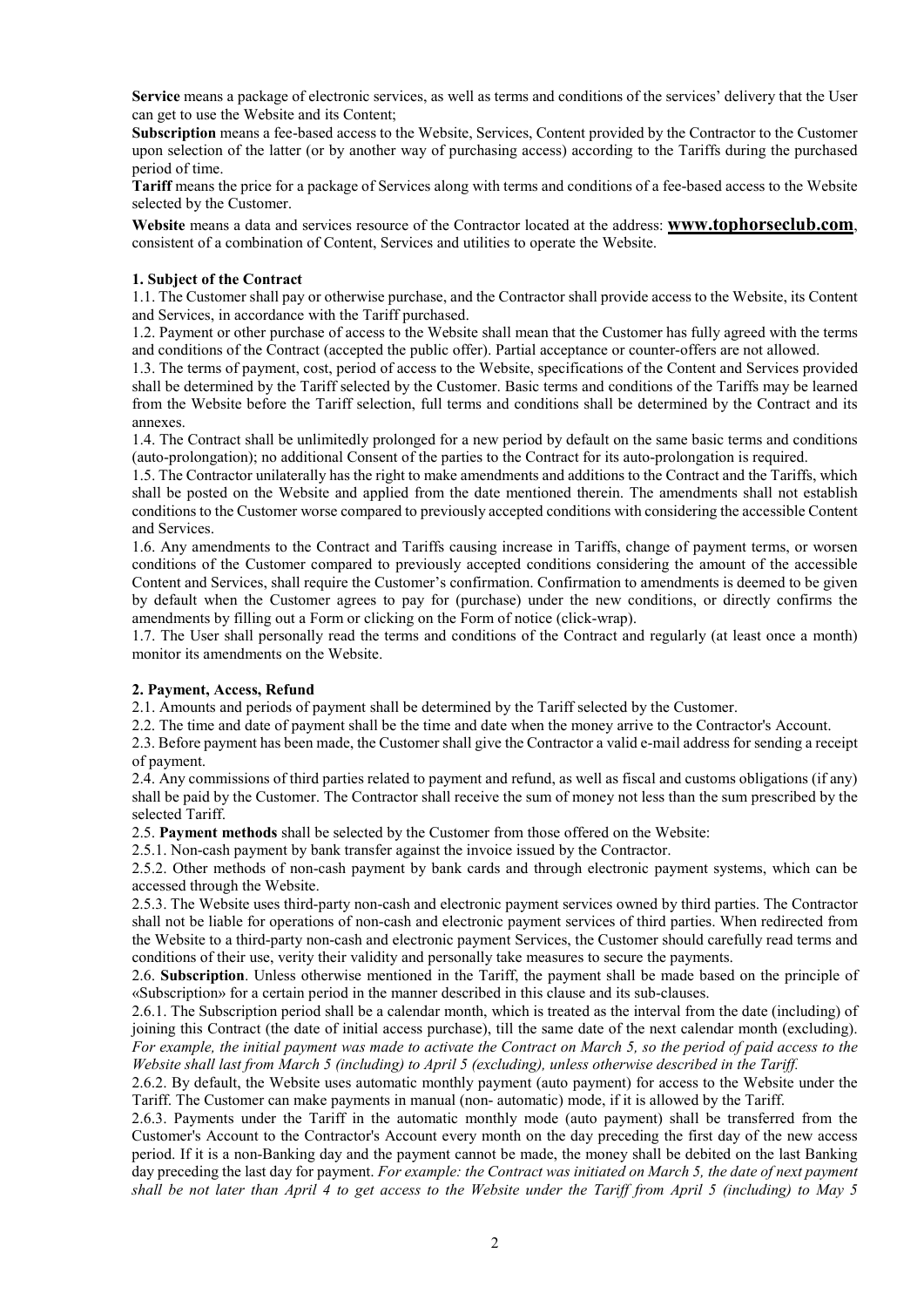*(excluding). If April 4 is a non-Banking day (Sunday), the payment shall be made no later than April 2 (Friday, the previous Banking day).*

2.6.4. In case the next payment has not been received from the Customer, access to the Website under the Tariff shall be suspended until the payment is made. In this case, the lost days of access during the no-payment period shall not be restored and shall be included in the payment. *For example: the initial payment of the Contract was on March 5, the date of the next payment is not later than April 4. In case the Customer has not received payment for access from April 5 (including) to May 5 (excluding) until April 4, access to the Website under the Tariff shall be suspended. If the Customer makes full payment for the month on April 10, the payment shall count the period from April 5 (including) to May 5 (excluding), as if the payment made in proper time, the days of access to the Website under the Tariff lost by the Customer from 5 to 9 April (including) shall not be restored, unless otherwise mentioned in the Tariff.* This principle corresponds with Subscription principle, which considers discounts included in the Tariff and offered to regular Subscription purchasers in return for compliance with payment schedule.

## **2.7. Refund.**

2.7.1. Upon request of the Customer, the payment made hereunder for access to the Website in the period which has not yet begun, shall be subject to return.

2.7.2. In case the Customer himself initiates the Contract premature termination, payment for access to the Website in the period which has already begun shall not be subject to return. Access to the Website under the Tariff shall be maintained until the end of the paid period, unless the Customer refuses the access. *For example, the next payment is made on April 5, for the access period under the Tariff from April 5 (including) to May 5 (excluding). In case the Customer himself initiates the Contract premature termination on April 10, the Customer shall retains access to the Website until the end of the paid period, and payment for the period until May 5 (not excluding) shall not be subject to return, including the case when the Customer deletes his Account or otherwise terminates access to the Website under the Tariff.*

2.7.3. By default, the payment shall be refunded to the same details (the same account) from which it was received. If it is not possible to refund the payment to the existing details due to circumstances beyond the control of the Contractor, the refund shall be suspended until the Customer directly sends new valid details for the refund. 2.8. Other ways of getting access to the Website.

Access to the Website, including under Tariffs or special Tariffs, can be purchased otherwise than by payment. Such ways include promo codes, coupons, promotions that give access to the Website under standard or special terms and conditions of the Tariffs. The Customer who got access to the Website in a different way but the payment shall have all rights of the Customer, except for the rights and obligations directly arising from the payment.

A non-monetary form of getting access to the Website shall not create material benefits for the Parties.

## **3. Account**

3.1. Account means a registration record on the Website that contains essential information about the User, the Tariffs paid, the Services used, and other relevant data of the User aimed to identify the latter and for the access to the Website and its Services.

3.2. The structure of the Account shall be determined by the Contractor. Boxes (for data), marked as mandatory, must be filled in by the User, otherwise the Contractor shall not be liable for correct work and has the right to block the Account or certain Services in it.

3.3. The Account shall be created and filled out by the User, through the built-in Services of the Website, by filling out Registration Forms.

3.4. The Account shall be managed and its content shall be changed through the Client Area (a package of Services for managing the Account).

3.5. The User has the right to close (cancel) the Account at his own discretion at any time. After the Account has been closed (cancelled), access to the Account shall be terminated. All data in the Account, by default, shall be transferred to the archive and stored indefinitely with no access by third parties, except under the written Consent of the User or by legal obligations (*ipso jure*). The User has the right to claim for total removal of his personal data from the archive, for which he must send a written application to the Contractor. The data the Contractor needs for Accounting and fiscal reporting cannot be deleted in any case.

3.6. The Account can be accessed:

3.6.1. By using the Account name (Username, Login) and Password (Password) selected by the User. The User's email address or other identifier can be used as a Login.

3.6.2. By using the User's e-mail (including for restoration of access to the Account).

3.6.3. By using Accounts (registration data) of the User in popular social media on the Internet.

3.6.4. In other ways, if provided on the Website.

3.7. The User shall be liable and take measures to secure the Login, Password, and other means of access to the Account.

3.8. Unless in approved case of his direct fault, the Contractor shall not be liable for:

3.8.1. The User's loss of data necessary to access the Account;

3.8.2. The User's entering false or distorted data into the Account, regardless of the motives and purposes of such distortion.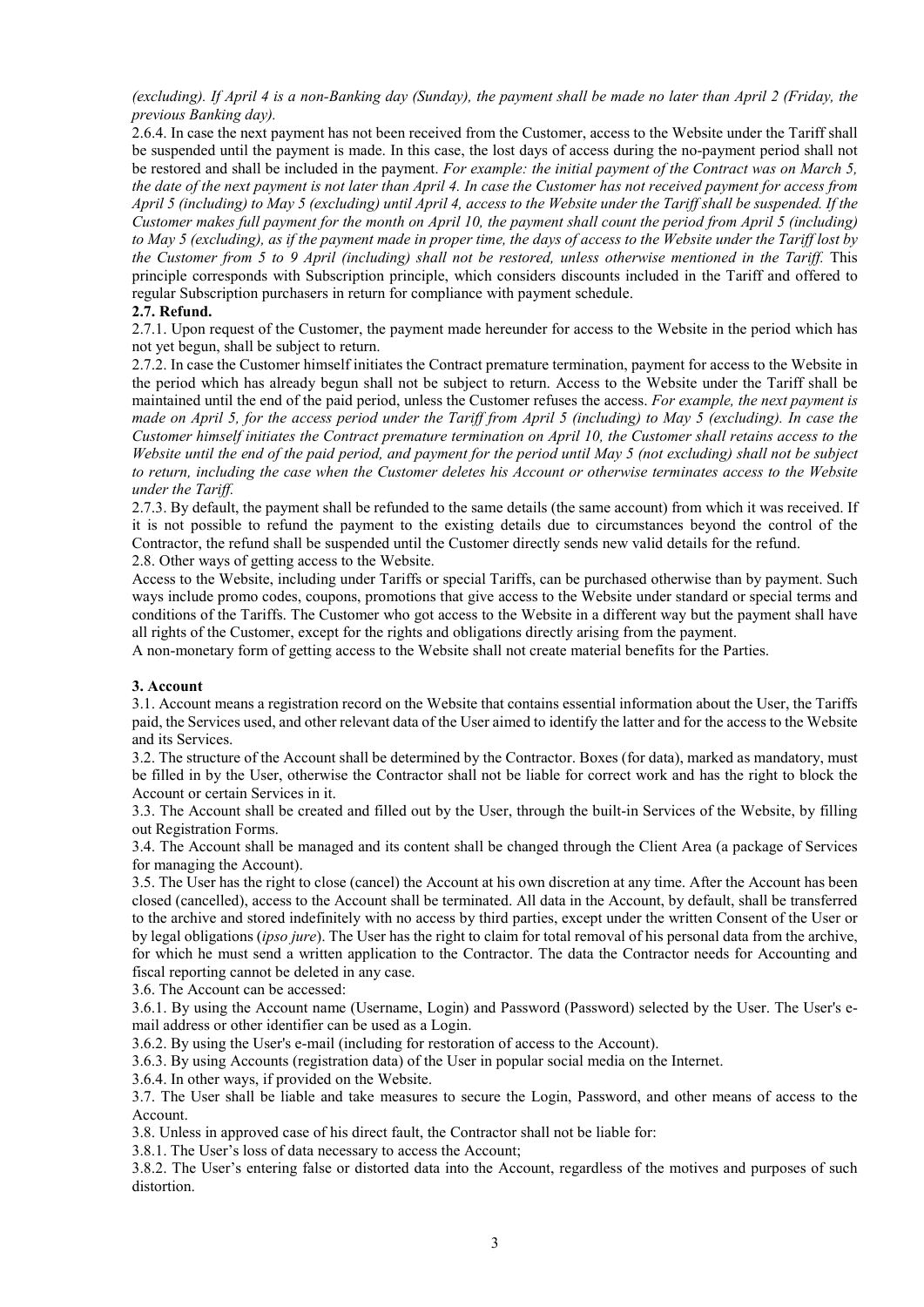3.8.3. The third parties' access to the Account, if such persons got access to the Account by using standard means of access provided by this document (in this case fault or negligence of the Customer are presumed).

3.8.4. The third parties' access to the Account as a result of malicious or delict actions (hacking, cyber-attack, data leakage, etc.)

3.8.5. The third parties' access to the Account by legal obligations (*ipso jure*).

3.8.6. Failure of access to the Account as a result of technical problems.

3.8.7. In all cases the fault of the Contractor shall not be deemed as a presumption and shall require be proven.

3.9. One Account allows the User to assign no more than 3 (three) technical devices to access the Website, unless otherwise provided by the Tariff.

#### **4. Rights and Obligations of the Parties**

4.1. The Customer has the rights to:

4.1.1. Use all features of the Website, Content and Services under the paid Tariffs.

4.1.2. Edit and adjusts Account data.

4.1.3. Purchase and change Tariffs according to the terms and conditions.

4.1.4. Delete the Account (the Account data shall be transferred to the archive). Request deletion of the Account data from the archive by sending the deleting application to the email address of the Contractor's client service from the Client's email address as registered in the Account, under the application the Contractor shall delete the Account data within 30 (thirty) days.

4.2. The Customer shall:

4.2.1. Comply with the Terms of Use, which shall be an integral part of the Contract.

4.2.2. Comply with international and national laws, generally accepted policy of good faith and mutual respect when using the Website.

4.2.3. Pay for access to the Website the Tariff in time under.

4.2.4. Fill out correct data in the Forms required to access the Website.

4.2.5. Use the Website, Services, Content for personal or family non-commercial purposes only.

4.3. The Customer shall NOT:

4.3.1. Create the Account and get access to the Website for the purpose of sale and/or other assignment of the Account to a third party. In case the Account and/or access to the Website is assigned to a third party, the Customer shall be liable to the Contractor for any actions of a third party on the Website, and to a third party, as well.

4.3.2. Distribute, broadcast, copy, otherwise use the Website, Content, Services, data of the Website Users for benefit of third parties.

4.3.3. Violate exclusive rights to intellectual property of the Contractor, which by default means the whole Website, Content, Services, User data, Customers database, the concept of the Website, production and marketing methods used by the Contractor, and any other information received by the User on the Website. If case of any doubt with regard to what shall be considered as the Contractor's intellectual property, the User is recommended to contact the Contractor and refrain from any without the written Consent of the Contractor.

4.4. The Contractor shall have a right to:

4.4.1. Demand that the Customer shall comply with the Contract and other binding rules.

4.4.2. Receive payment from the Customer under the terms and conditions hereof under the selected Tariff.

4.4.3. Place advertising and/or other information in any section of the Website, set up advertising information into the Website Content.

4.4.4. Unilaterally make amendments and additions to the Contract and the Tariffs, which shall be posted on the Website and applied from the date mentioned therein. The amendments shall not establish conditions to the Customer worse compared to previously accepted conditions with considering the accessible Content and Services.

4.4.5. Terminate access to the Website and block the Account in case there are signs that the Customer has seriously violated the terms and conditions of the Contract and other mandatory conditions for using the Website. Preliminary notice to the Customer shall not be mandatory and shall be sent at the sole discretion of the Contractor. 4.5. The Contractor shall:

4.5.1. Comply with the Terms of Use, which shall be an integral part of the Contract, and the rules for processing of Users' personal data.

4.5.2. Give the Customer access to the Website, Content, Services on the terms and conditions of the Contract and the selected Tariff.

4.5.3. Upon request of the User and in the manner prescribed hereby, fix defects in operation of the Website, restore the User's access to the Account, block the Account and delete the User's data.

4.6. The Contractor shall NOT:

4.6.1. Make amendments to the Agreement and Tariffs to increase the price of the Tariffs, change payment terms, establish conditions to the Customer worse compared to previously accepted conditions considering the amount of the accessible Content and Services without the Customer's confirmation. Confirmation to amendments is deemed to be given by default when the Customer agrees to pay for (purchase) under the new conditions, or directly confirms the amendments by filling out a Form or clicking on the Form of notice (click-wrap).

#### **5. Liability**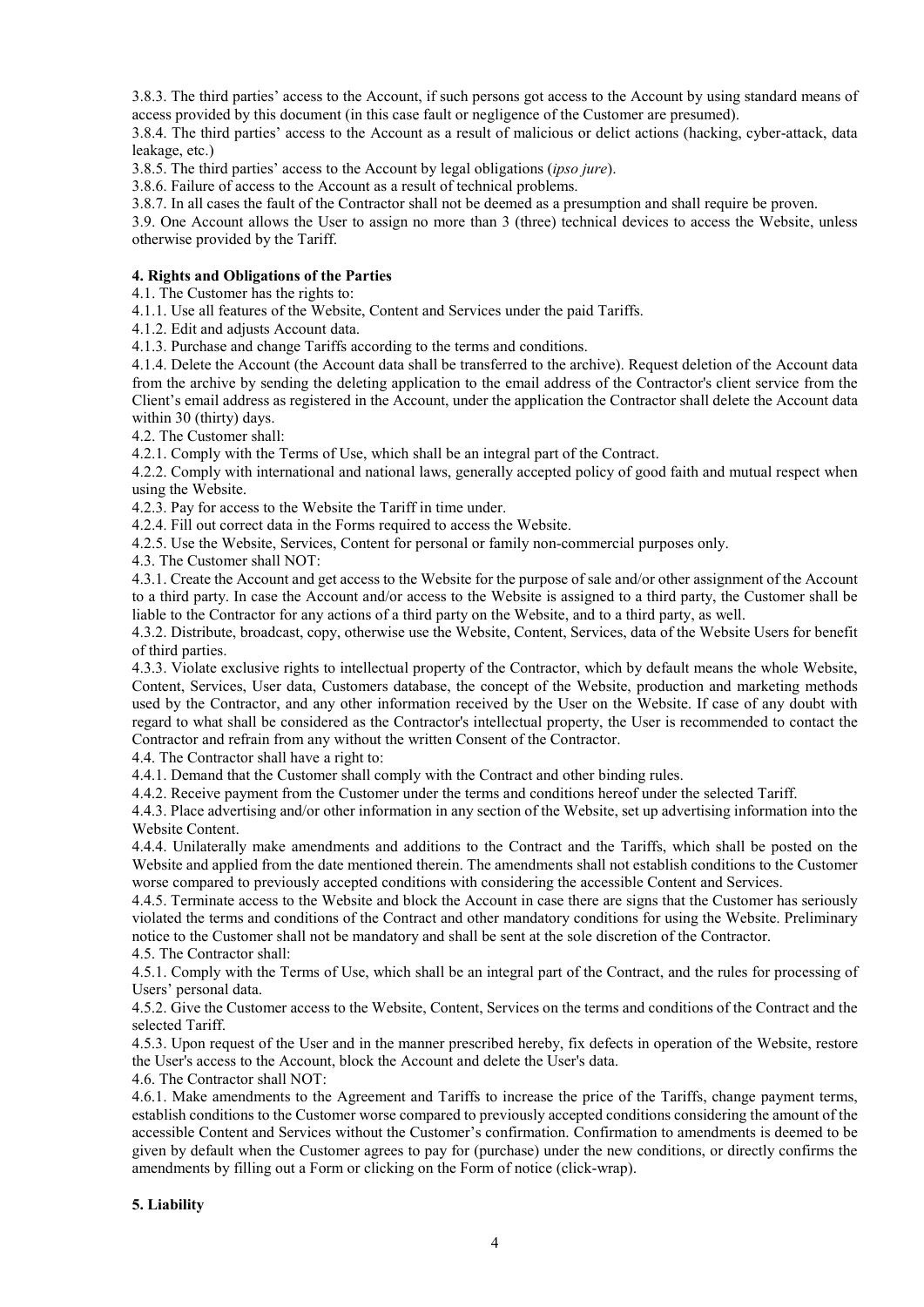5.1. For violation of the terms and conditions of the Contract and other mandatory rules when using the Website, the Customers shall be liable under the laws of the Russian Federation. At the sole discretion of the Contractor, the Customer may also be subject to liability under legislation of his residential jurisdiction or jurisdiction according to the place of delict committed as an alternative to the legislation of the Russian Federation.

5.2. The Customer acknowledges and agrees that any actions performed using authentication data (Login and Password) in the Account (Client Area) shall result in legal consequences as if the Customer used its personal signature and shall be deemed as an equivalent of using the Customer's electronic signature.

5.3. In case the User (Customer) intentionally or inadvertently distributed, broadcasted, copied, or otherwise created possibility of using or accessing the Website, Content, Services, intellectual property of the Contractor by third parties who did not pay for access, the User (Customer) shall reimburse the Contractor for the cost of such access or use; the reimbursement shall be the cost under the Contractor's Tariffs multiplied by the number of third parties who received such unauthorized access. In order to determine the number of persons who received unauthorized access, the Contractor has the right to use the concept "at least the number of persons", determining it with a sufficient degree of probability. In case it is impossible to determine the number of persons who received access, the Customer shall pay a penalty in a fixed amount of **1,000,000 rubles** (One million rubles).

5.4. The Contractor shall not guarantee absence of problems and errors in operation of the Website and shall not be liable for their occurrence, except in case of **direct deliberate harm** to the User caused by actions of the Contractor. 5.5. Under no circumstances shall the Contractor be liable to the User or for any third parties for any direct, indirect, unintentional damage, including profits loss or data loss, damage to honor, dignity or business reputation caused by the use of the Website or intellectual property objects posted thereon. In any case, the Parties agree that the reimbursed amount to the User and third parties as a result of any violations related to the use of the Website shall not exceed 1000 (one thousand) rubles.

5.6. Force Majeure. Neither Party shall be liable for full or partial default of their obligations hereunder, if it was caused by majeure circumstances. The party affected by force majeure shall immediately notify the other party in writing about the onset, expected duration and termination of such circumstances. Failed or delayed notice shall deprive the Parties of the right to refer to force majeure as a reason for release from the liability for defaulted obligations.

**5.7. All the skills and techniques demonstrated on the Website require professional knowledge and skills. Do not try to repeat them yourself without the help of professionals. Always use all reasonable security measures. Many of the skills and techniques demonstrated on the Website are individual, depend on the performers and circumstances, and not in all cases they may be repeated. The Contractor is not responsible for the consequences of repeating the skills and techniques demonstrated on the Website. We strongly recommend you to train only when accompanied by a professional instructor.**

## **6. Disputes Resolution Procedure**

6.1. The law and jurisdiction shall apply to disputes under the Contract in accordance with place of Contract specified. Separately, fiscal disputes shall be subjected to the law and jurisdiction of the taxpayer's fiscal residency.

6.2. Without derogating from the generality of the foregoing, the Contractor at his sole discretion has a right to choose the applicable law, jurisdiction and judicial court, regardless of which of the parties is the initiator of the dispute and the appeal to the court.

6.3. Disputes shall be resolved in compliance with a mandatory pre-trial reclamation procedure. The claim response period shall be 15 days.

6.4. If unresolved dispute (except fiscal disputes) shall be subject for a court trial held under contractual jurisdiction in:

6.4.1. Vyborgsky District Court of St. Petersburg, Russia (general jurisdiction) – for the disputes involving at least one non-commercial individual as party;

6.4.2. Arbitration Court of St. Petersburg and Leningrad Region, St. Petersburg, Russia – for the disputes involving corporations (organizations) and commercial individuals as parties.

## **7. Termination of the Contract**

7.1. The Contract shall terminate at the end of its validity period, if the term is mentioned in the Contract directly or arises from the terms of the Tariff directly.

7.2. Payment or continued use of the Website by the Customer for a new access period, including payment or use by default, or absence of the Customer's actions in the Account directly aimed at terminating the Contract shall be deemed as the Customer's consent to extend the Agreement for a new period or for an indefinite period, depending on the terms of the Tariff.

7.3. The Contract may be terminated at any time by Agreement of the parties.

7.4. Unilateral premature non-judicial termination of the Contract can only be made in case and order directly mentioned in the Contract, otherwise the judicial procedure for Contract termination shall apply.

7.5. The **Customer** has the right to unilateral premature non-judicial termination of the Contract by sending a notice to the Contractor before a new period of paid access to the Website starts, only by using special Forms provided by the Website. Only if it is technically impossible to use the Forms, the Customer has the right to send a notice of termination to the e-mail address of the Contractor's customer's service from the Customer's e-mail as registered in